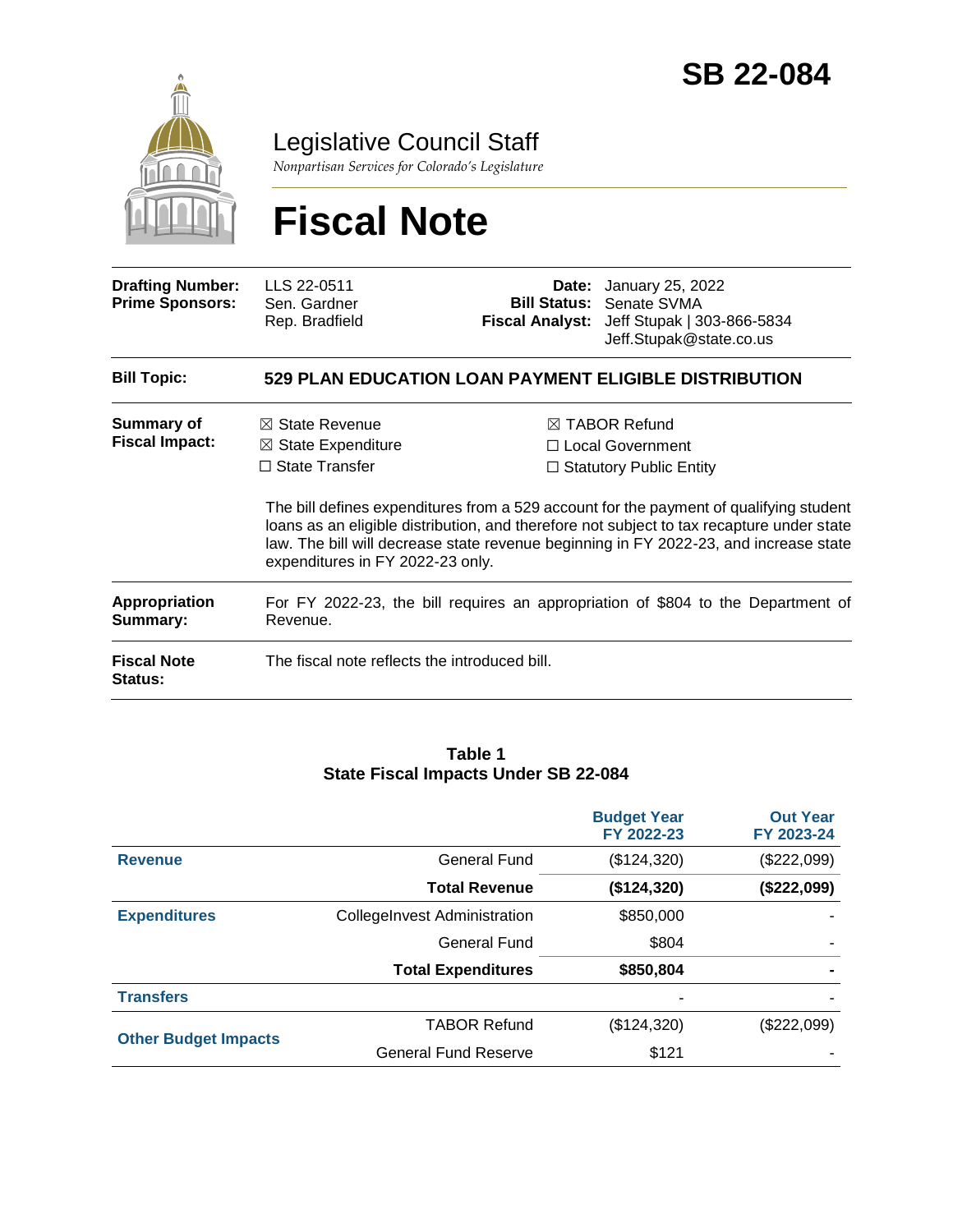Page 2

## January 25, 2022 **SB 22-084**

#### **Summary of Legislation**

This bill defines expenditures from a 529 account for the payment of student loans, up to \$10,000 per beneficiary, as a qualified distribution, and therefore not subject to tax recapture. Under current law, taxpayers may deduct contributions to a 529 account from their Colorado taxable income. Funds from a 529 account must be spent on certain qualified education expenses to be considered a qualified distribution. Non-qualified distributions from a 529 account are subject to recapture of the tax deduction.

#### **Background**

Under federal law, a 529 account operates similar to a Roth retirement account. Contributions to a 529 account are not tax deductible, but are allowed to grow tax free in the account, as long as the funds are spent on qualified education expenses. In 2019, the federal SECURE Act included student loan payments, up to \$10,000 per beneficiary, as a qualified education expense.

#### **State Revenue**

The bill will reduce income tax revenue by \$124,320 in FY 2022-23, by \$222,099 in FY 2023-24, and by similar amounts in subsequent years. The bill decreases revenue from income taxes, which are subject to TABOR.

The fiscal notes assumes that approximately 1,000 taxpayers will utilize the new deduction using a 529 account to pay off student loans in tax year 2022, with modest growth in the following tax years as individuals become aware of this new eligible distribution form 529 accounts. Due to the relatively small tax benefit, a maximum of \$455 per beneficiary across all years, and minimal advertising anticipated from CollegeInvest regarding this new qualified distribution, the fiscal note assumes utilization of 529 plans to pay for student loans will be limited.

#### **State Expenditures**

The bill is expected to increase state expenditures by \$850,804 in FY 2022-23 only, and increase workload beginning in FY 2022-23.

**CollegeInvest.** In FY 2022-23, the bill increases expenditures for CollegeInvest by \$850,000 to implement the new FLEX savings accounts. No appropriation is necessary as CollegeInvest will use their own administrative funds for any costs associated with the bill. CollegeInvest operates as an enterprise within the Department of Higher Education and receives revenue from fees earned from managing educational savings accounts.